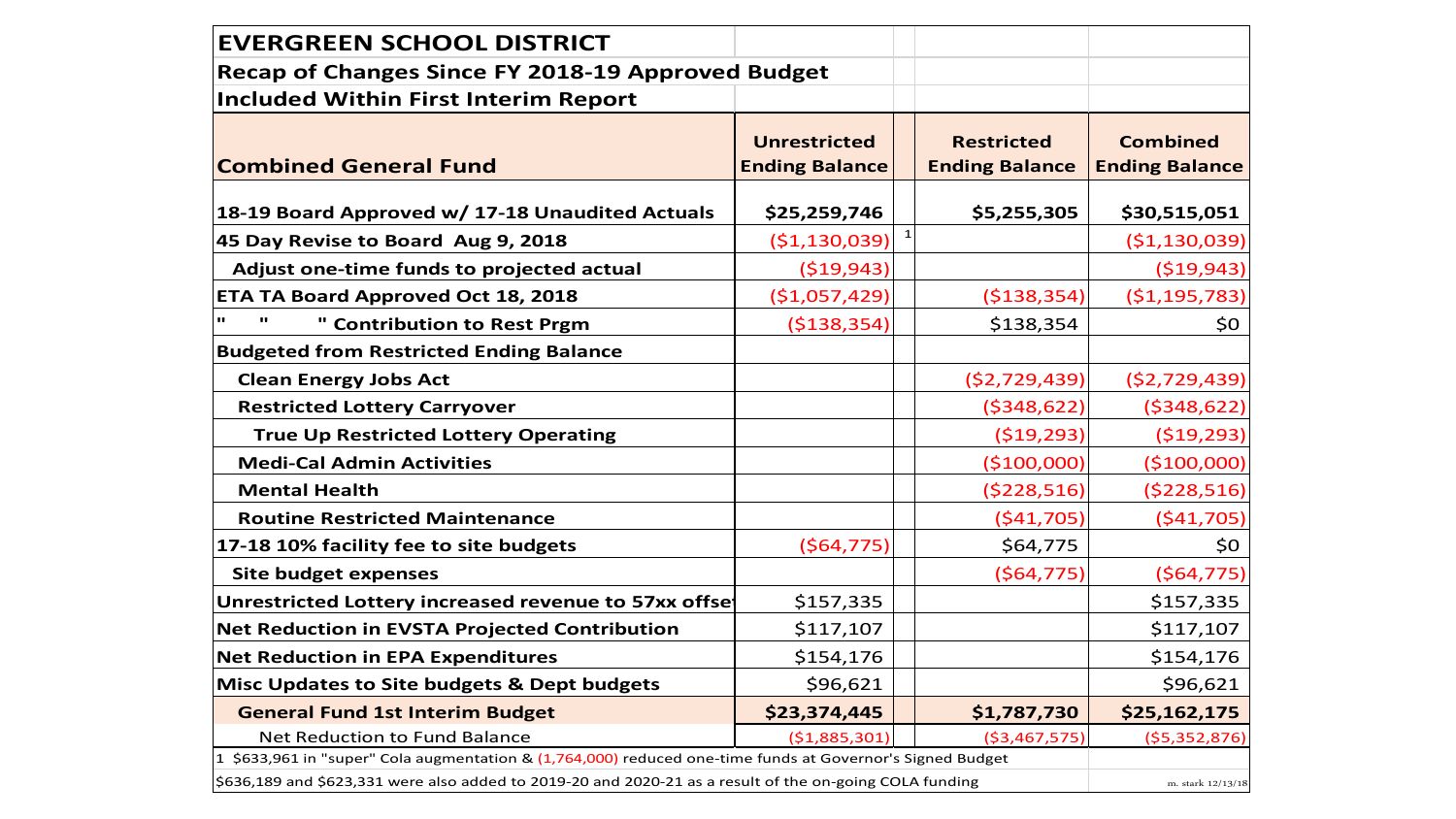| <b>General Fund 1st Interim Budget Designations</b> | \$23,374,445 | \$1,787,730 | \$25,162,175 |
|-----------------------------------------------------|--------------|-------------|--------------|
| <b>Revolving Cash</b>                               | \$15,000     |             | \$15,000     |
| <b>Stores</b>                                       | \$17,716     |             | \$17,716     |
| Minimum Reserve for Economic Uncertainty (3%)       | \$3,677,721  |             | \$3,677,721  |
| Unassigned/Unappropriated (For Future Board Action) | \$19,664,008 |             | \$19,664,008 |
| Medi-Cal Admin Activities                           |              | \$210,148   | \$210,148    |
| Special Ed: Mental Health                           |              | \$1,575,454 | \$1,575,454  |
| <b>Ongoing and Major Maintenance</b>                |              | \$2,128     | \$2,128      |
| <b>General Fund 1st Interim Budget</b>              | \$23,374,445 | \$1,787,730 | \$25,162,175 |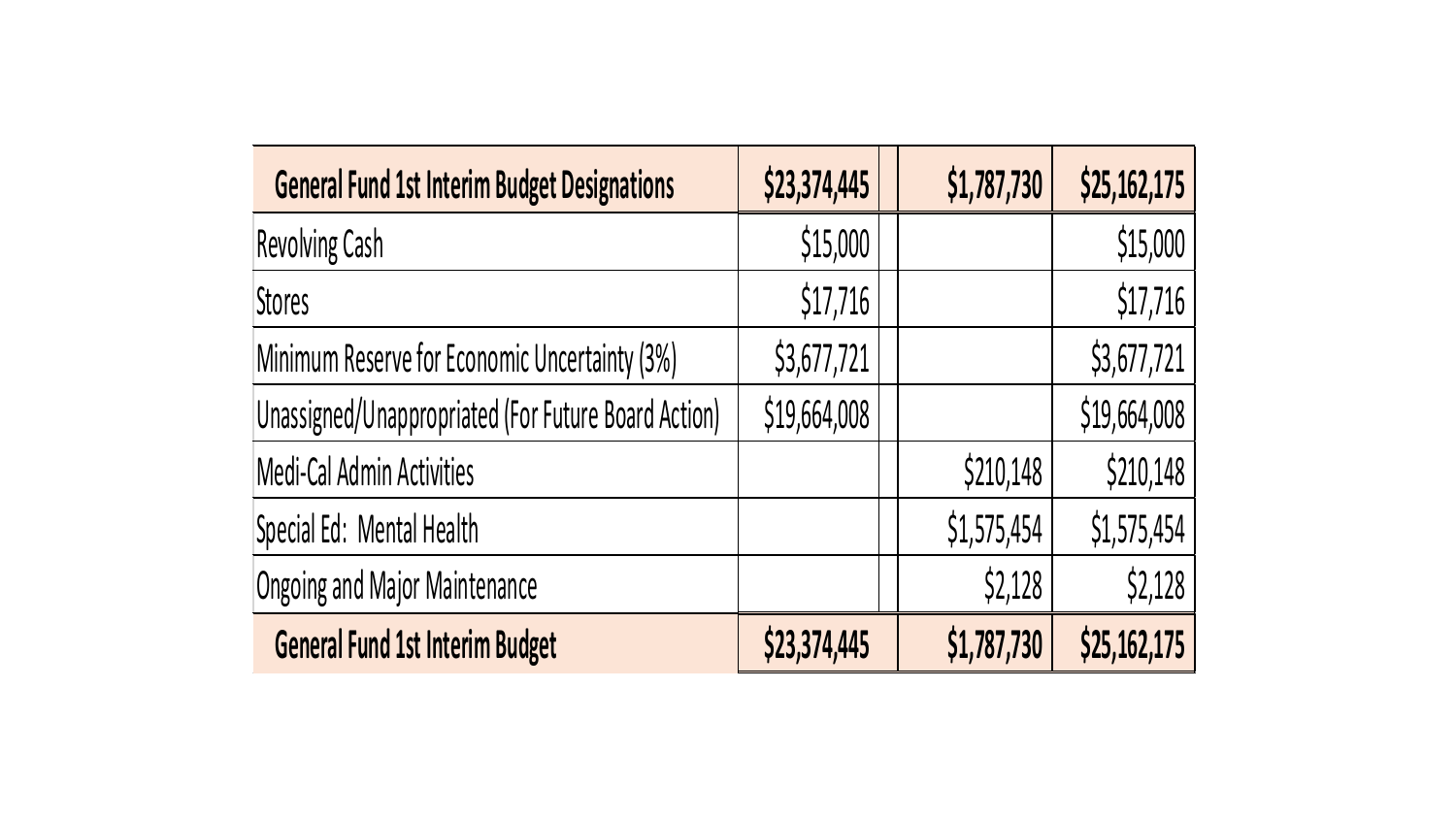| <b>EVERGREEN SCHOOL DISTRICT</b>                                                                                    |                              |                                           |                |                |  |
|---------------------------------------------------------------------------------------------------------------------|------------------------------|-------------------------------------------|----------------|----------------|--|
| <b>COMBINED GENERAL FUND (Unrestricted and Restricted)</b>                                                          | <b>Multi-Year Projection</b> |                                           |                |                |  |
| SNAPSHOT W/ CALCULATIONS USED IN COLLECTIVE BARGAINING TENTATIVE<br><b>AGREEMENT DISCLOSURE REVIEWED BY SCCOE *</b> |                              | <b>With Measure EE Parcel Tax Passage</b> |                |                |  |
|                                                                                                                     | 2017-18<br>2018-19           |                                           |                | 2020-21        |  |
| <b>SUMMARY</b>                                                                                                      | <b>AUDITED</b>               | <b>1st Interim</b><br><b>BUDGET</b>       | <b>BUDGET</b>  | <b>BUDGET</b>  |  |
| <b>REVENUES</b>                                                                                                     | 117, 143, 204                | 121,329,761                               | 111,538,020    | 110,077,473    |  |
| Projected reduced enrollment/ADA                                                                                    |                              |                                           | (632, 549)     | (632, 549)     |  |
| <b>Parcel Tax revenues applied to class size reduction expenses</b>                                                 |                              |                                           | 1,528,590      | 1,528,590      |  |
| <b>Parcel Tax revenues for future Board action to expend</b>                                                        |                              |                                           | 1,528,591      | 1,528,591      |  |
| <b>Total Revenues</b>                                                                                               | \$117,143,204                | \$121,329,761                             | \$113,962,652  | \$112,502,105  |  |
| <b>EXPENDITURES</b>                                                                                                 | 115,235,116                  | 122,590,688                               | 118,988,005    | 122,078,413    |  |
| .5% retro 2017-18 salary & statutory benefits, CSEA & Mgmt                                                          |                              | 82,869                                    |                |                |  |
| .5% base salary & statutory benefits, CSEA & Mgmt                                                                   |                              | 82,869                                    | 90,841         | 91,973         |  |
| 1.5% 2018-19 salary & statutory benefits, CSEA & Mgmt; effective 7/1/2018                                           |                              | 269,062                                   | 272,521        | 275,918        |  |
| 2.5% 2019-20 salary & statutory benefits, Mgmt; effective 2/1/2020                                                  |                              |                                           | 83,740         | 167,480        |  |
| Bus Drivers to 7 hours per day effective 1/1/2019                                                                   |                              | 21,750                                    | 44,692         | 45,898         |  |
| Reduce Trust to \$100 mo. per Mgmt employee eff. 1/1/2019                                                           |                              | (16, 695)                                 | (33, 390)      | (33, 390)      |  |
| <b>Parcel Tax budget items to restore (subject to future Board action)</b>                                          |                              |                                           | 1,449,199      | 1,449,199      |  |
| <b>Total Expenditures</b>                                                                                           | 115,235,116                  | 123,030,543                               | 120,895,608    | 124,075,491    |  |
| <b>SURPLUS/(DEFICIT)</b>                                                                                            | \$1,908,088                  | (\$1,700,782)                             | ( \$6,932,956) | (\$11,573,386) |  |
| <b>UNRESTRICTED</b>                                                                                                 | 21,736,909                   | 21,187,090                                | 22,934,538     | 16,001,634     |  |
| <b>RESTRICTED</b>                                                                                                   | 2,778,106                    | 5,236,012                                 | 1,787,782      | 1,787,730      |  |
| <b>COMBINED GENERAL FUND PROJECTED ENDING BALANCE</b>                                                               | \$26,423,103                 | \$24,722,320                              | \$17,789,364   | \$6,215,978    |  |
| * See SCCOE Letter Dated December 13, 2018                                                                          |                              |                                           |                |                |  |